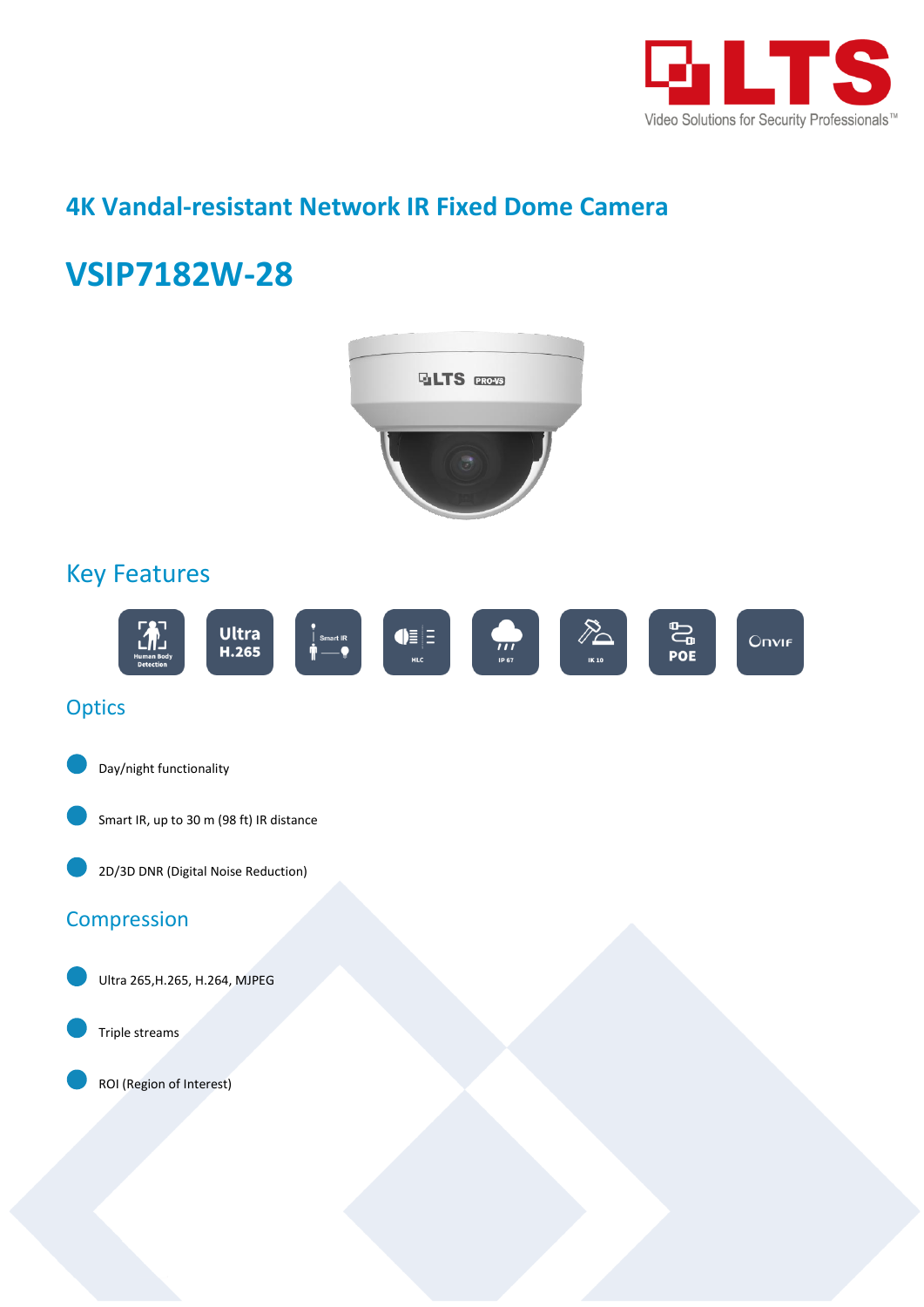

#### Network



ONVIF Conformance

#### **Structure**



## Specifications

|                         | VSIP7182W-28                                    |              |  |            |              |                 |             |
|-------------------------|-------------------------------------------------|--------------|--|------------|--------------|-----------------|-------------|
| Camera                  |                                                 |              |  |            |              |                 |             |
| Sensor                  | 1/3", 8.0 megapixel, progressive scan, CMOS     |              |  |            |              |                 |             |
| Lens                    | 2.8mm@F2.0                                      |              |  |            |              |                 |             |
| <b>DORI Distance</b>    | Lens                                            | Detect(m)    |  | Observe(m) | Recognize(m) |                 | Identify(m) |
|                         | 2.8 <sub>mm</sub>                               | 84           |  | 33.6       | 16.8         |                 | 8.4         |
|                         | 4.0 <sub>mm</sub>                               | 120          |  | 48         | 24           |                 | 12          |
| Angle of View (H)       | $112.7^\circ$                                   |              |  |            |              |                 |             |
| Angle of View (V)       | $60.1^\circ$                                    |              |  |            |              |                 |             |
| Angle of View (O)       | $146.5^\circ$                                   |              |  |            |              |                 |             |
| Adjustment angle        | Pan: 0°~360°                                    | Tilt: 0°~68° |  |            |              | Rotate: 0°~360° |             |
| Shutter                 | Auto/Manual, 1~1/100000 s                       |              |  |            |              |                 |             |
| Minimum Illumination    | Colour: 0.05 Lux (F2.0, AGC ON)<br>OLux with IR |              |  |            |              |                 |             |
| Day/Night               | IR-cut filter with auto switch (ICR)            |              |  |            |              |                 |             |
| Digital noise reduction | 2D/3D DNR                                       |              |  |            |              |                 |             |
| S/N                     | >56dB                                           |              |  |            |              |                 |             |
| IR Range                | Up to 30m (98 ft) IR range                      |              |  |            |              |                 |             |
| Wavelength              | 850nm                                           |              |  |            |              |                 |             |
| IR On/Off Control       | Auto/Manual                                     |              |  |            |              |                 |             |
| Defog                   | Digital Defog                                   |              |  |            |              |                 |             |
| <b>WDR</b>              | 120dB                                           |              |  |            |              |                 |             |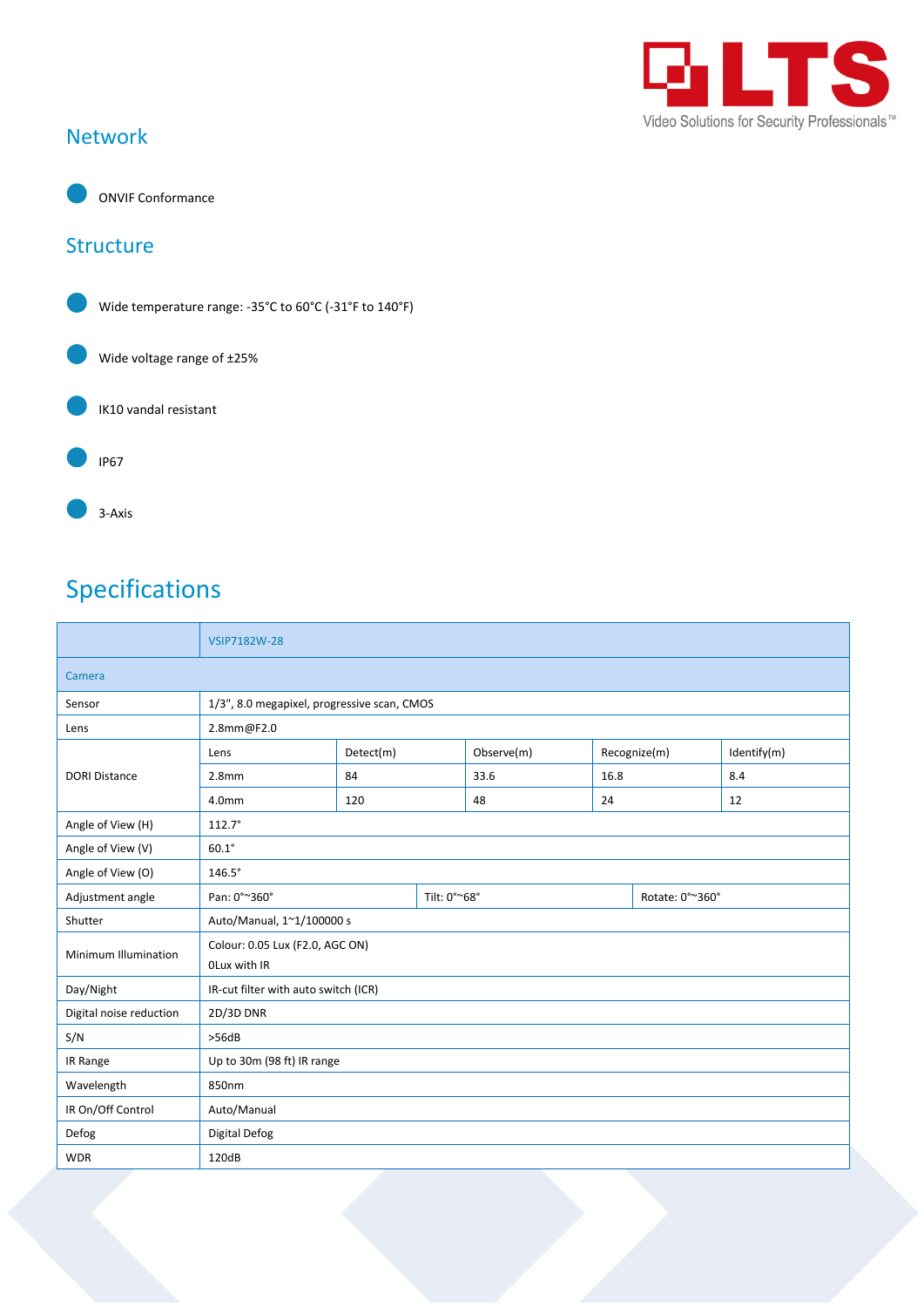

| Video                             |                                                                                                                                                                               |  |  |  |  |  |
|-----------------------------------|-------------------------------------------------------------------------------------------------------------------------------------------------------------------------------|--|--|--|--|--|
| Video Compression                 | Ultra 265, H.265, H.264, MJPEG                                                                                                                                                |  |  |  |  |  |
| H.264 code profile                | Baseline Profile, Main Profile                                                                                                                                                |  |  |  |  |  |
| Frame Rate                        | Main Stream:8MP (3840*2160): Max. 20 fps;5MP(2944*1656): Max. 30 fps; 4MP(2560*1440): Max. 30 fps;<br>2MP(1920*1080): Max. 30 fps<br>Sub Stream: 720P (1280*720): Max. 20 fps |  |  |  |  |  |
|                                   | Third Stream: 4CIF (704*576): Max. 20 fps                                                                                                                                     |  |  |  |  |  |
| Video Bit Rate                    | 128 Kbps~16 Mbps                                                                                                                                                              |  |  |  |  |  |
| <b>OSD</b>                        | Up to 4 OSDs                                                                                                                                                                  |  |  |  |  |  |
| Privacy Mask                      | Up to 4 areas                                                                                                                                                                 |  |  |  |  |  |
| <b>ROI</b>                        | Up to 2 areas                                                                                                                                                                 |  |  |  |  |  |
| <b>Motion Detection</b>           | Up to 4 areas                                                                                                                                                                 |  |  |  |  |  |
| Image                             |                                                                                                                                                                               |  |  |  |  |  |
| White Balance                     | Auto/Outdoor/Fine Tune/Sodium Lamp/Locked/Auto2                                                                                                                               |  |  |  |  |  |
| Digital noise reduction           | 2D/3D DNR                                                                                                                                                                     |  |  |  |  |  |
| Smart IR                          | Support                                                                                                                                                                       |  |  |  |  |  |
| Flip                              | Normal/Vertical/Horizontal/180°                                                                                                                                               |  |  |  |  |  |
| HLC                               | Supported                                                                                                                                                                     |  |  |  |  |  |
| <b>BLC</b>                        | Supported                                                                                                                                                                     |  |  |  |  |  |
| <b>Smart</b>                      |                                                                                                                                                                               |  |  |  |  |  |
| <b>Behavior Detection</b>         | Human Body Detection                                                                                                                                                          |  |  |  |  |  |
| <b>Network</b>                    |                                                                                                                                                                               |  |  |  |  |  |
| Protocols                         | IPv4, IGMP, ICMP, ARP, TCP, UDP, DHCP, RTP, RTSP, RTCP, DNS, DDNS, NTP, FTP, UPnP, HTTP, HTTPS, SMTP, SSL,QoS                                                                 |  |  |  |  |  |
| Compatible Integration            | ONVIF (Profile S, Profile T), API                                                                                                                                             |  |  |  |  |  |
|                                   | Plug-in required live view: IE9+, Chrome 41 and below, Firefox 52 and below                                                                                                   |  |  |  |  |  |
| Web Browser                       | Plug-in free live view: Chorme 57.0+, Firefox 58.0+, Edge 16+, Safari 11+                                                                                                     |  |  |  |  |  |
| Interface                         |                                                                                                                                                                               |  |  |  |  |  |
| Network                           | 10/100M Base-TX Ethernet                                                                                                                                                      |  |  |  |  |  |
| <b>Certifications</b>             |                                                                                                                                                                               |  |  |  |  |  |
| Certifications                    | CE: EN 60950-1<br>UL: UL60950-1<br>FCC: FCC Part 15<br>≏                                                                                                                      |  |  |  |  |  |
| General                           |                                                                                                                                                                               |  |  |  |  |  |
|                                   | DC12V±25%, PoE (IEEE802.3 af)                                                                                                                                                 |  |  |  |  |  |
| Power                             | Power consumption: Max 5.5w                                                                                                                                                   |  |  |  |  |  |
| Dimensions $(\emptyset \times H)$ | Φ108.7 x 81.1mm (Ø4.3" x 3.2")                                                                                                                                                |  |  |  |  |  |
| Net Weight                        | 0.45kg (0.99lb)                                                                                                                                                               |  |  |  |  |  |
| Material                          | Shield: PC                                                                                                                                                                    |  |  |  |  |  |
|                                   | Body: plastic                                                                                                                                                                 |  |  |  |  |  |
|                                   | Bottom plate: metal                                                                                                                                                           |  |  |  |  |  |
| <b>Working Environment</b>        | -35°C ~ +60°C (-31°F ~ 140°F), Humidity: ≤95% RH(non-condensing)                                                                                                              |  |  |  |  |  |
| <b>Strorage Environment</b>       | -35°C ~ +60°C (-31°F ~ 140°F), Humidity: ≤95% RH(non-condensing)                                                                                                              |  |  |  |  |  |